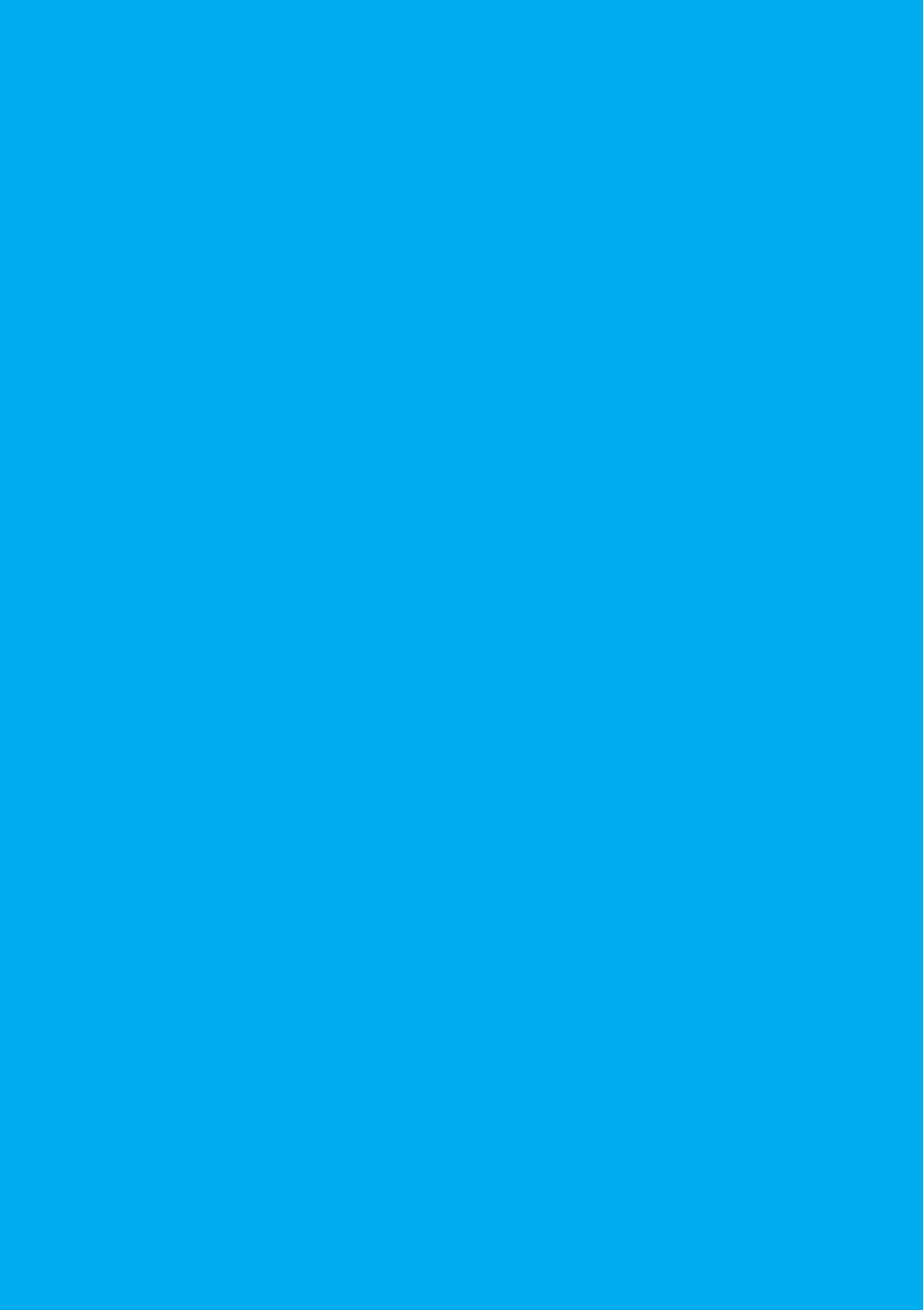## **Changes to KBC Business Banking Terms & Conditions**

### Effective from **30th July 2022** for existing customers.

We are making some changes to our Business Banking Terms & Conditions, which will come into effect for existing customers on 30th July 2022 and new customers on 30th May 2022.

This document gives a summary of the changes. To help highlight the changes we are making, here is a table of the existing wording and the new wording of the condition. We have also used bold text to show the changes. To view the full Terms & Conditions, visit www.kbc.ie/Business/Terms.

## **What happens next?**

Changes to our Business Banking Terms & Conditions will automatically come into effect for existing customers from **30th July 2022.** If you do not wish to accept the new Terms & Conditions, you can request to close your account without charge. To close your account, you must first bring your account to a zero balance. If we do not receive a request to close your account **before 30th July 2022, we will assume you have accepted these** changes.

If you have an existing Fixed Term Deposit Account that matures after **30th July 2022**, you will remain on the existing Terms & Conditions, until the maturity date. After this date, if your account is reinvested, the new Business Banking Terms & Conditions will apply. If you do not wish to accept the new Terms & Conditions, you should close your account at maturity.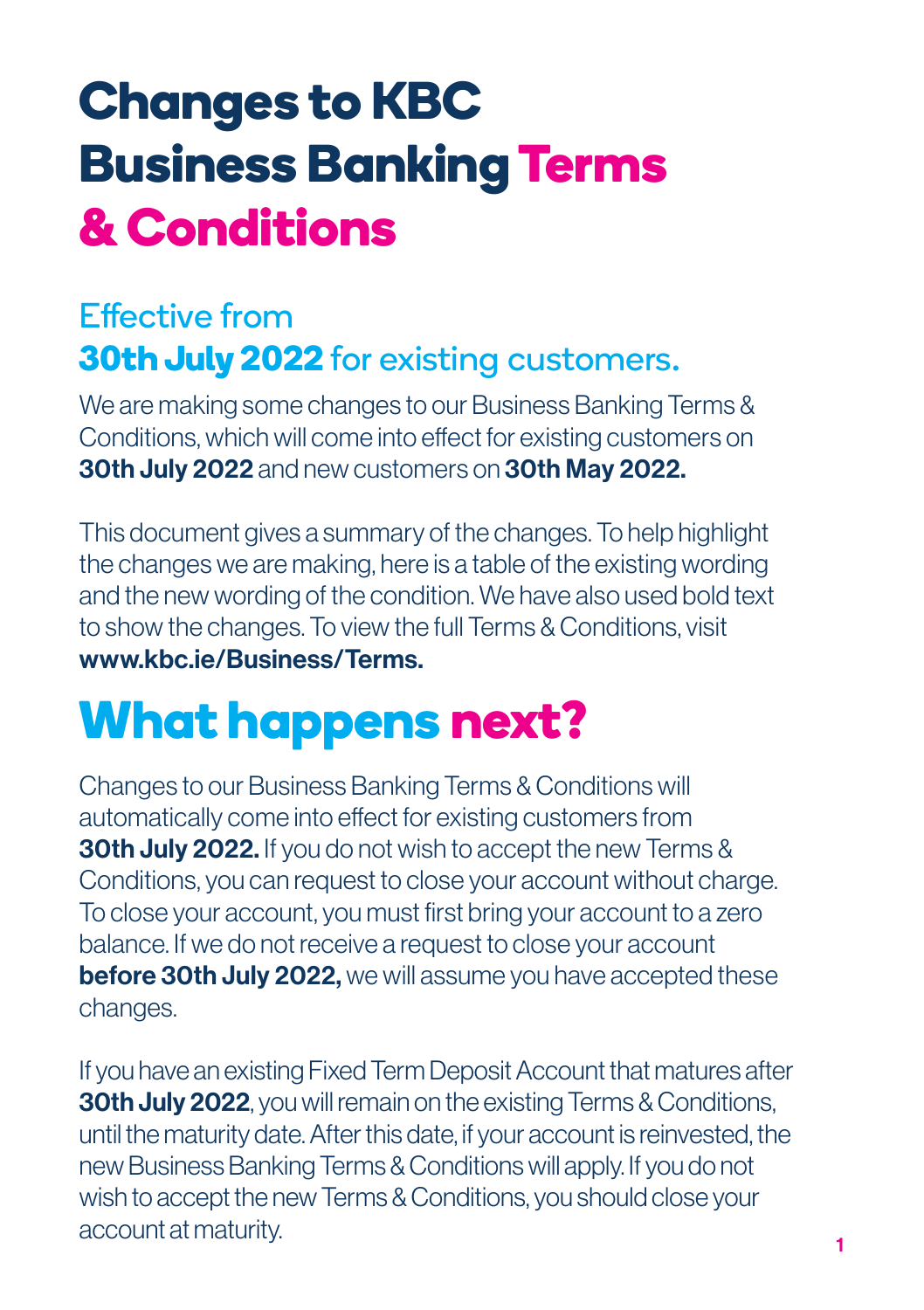### **Summary of Changes to Clauses**

#### Change to Clause 4 - Terms and Conditions

This clause has been updated to reflect the new effective dates of these Terms & Conditions.

|     | <b>Clause Number Existing Wording</b>                                                                                                   | <b>New Wording</b>                                                                                                                |
|-----|-----------------------------------------------------------------------------------------------------------------------------------------|-----------------------------------------------------------------------------------------------------------------------------------|
| 4.8 | These Terms and Conditions are effective<br>from 27th October 2021 for existing<br>customers and 27th August 2021 for New<br>Customers. | These Terms and Conditions are effective<br>from 30th July 2022 for existing<br>customers and 30th May 2022 for New<br>Customers. |

#### Change to Clause 11 - Closure of an Account

A new clause has been added which details our right to close your Account.

| <b>Clause Number</b> | Existing Wording | <b>New Wording</b>                                                                                                       |
|----------------------|------------------|--------------------------------------------------------------------------------------------------------------------------|
| 11.3.16              | New Clause       | There has been no transaction on<br>your Account for more than 6 months,<br>and the account balance is less than<br>€10. |

#### Change to Clause 14 - Taxation

This clause has been updated to advise that the Certificate of Interest will be generated annually and issued to you on request.

| <b>Clause Number</b> | <b>Existing Wording</b>                                                                                                                                                                                                                              | <b>New Wording</b>                                                                                                                                                                                                                                                                          |
|----------------------|------------------------------------------------------------------------------------------------------------------------------------------------------------------------------------------------------------------------------------------------------|---------------------------------------------------------------------------------------------------------------------------------------------------------------------------------------------------------------------------------------------------------------------------------------------|
| 14.3                 | A certificate of interest in respect of the<br>account, detailing the gross Positive<br>Interest paid (as defined in clause 77.7)<br>below), the DIRT deducted, and the net<br>Positive Interest on the Account will be<br>issued to you on request. | A certificate of interest in respect of the<br>Account, detailing the gross Positive<br>Interest paid (as defined in clause 77.6<br>below), the DIRT deducted and the<br>net Positive Interest on the Account<br>will be generated annually and once<br>generated issued to you on request. |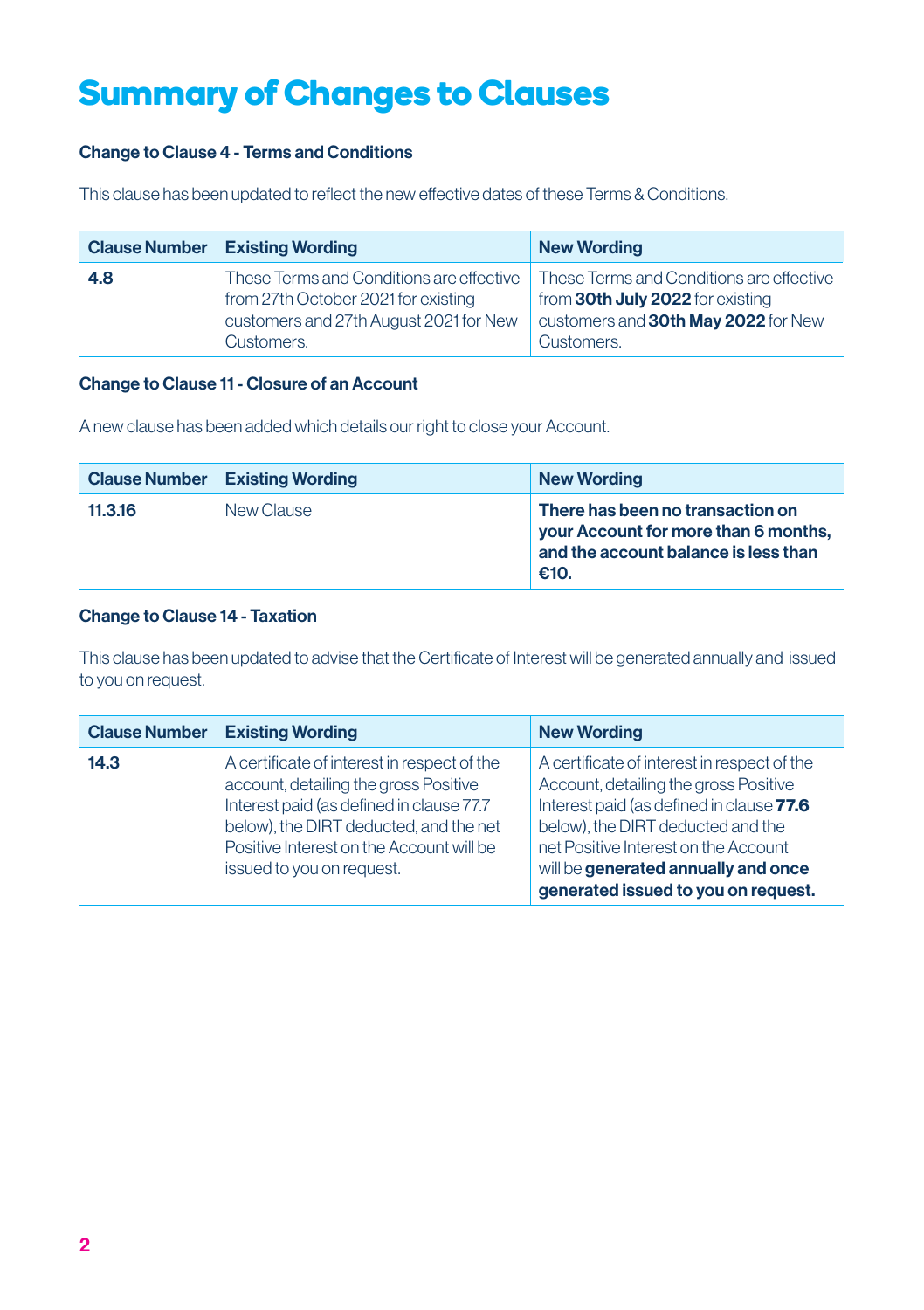#### Change to Clause 42, 78 and 88 - Withdrawals

These clauses have been updated to advise that withdrawal by cheque is no longer permitted. You can continue to request payments by Credit Transfer.

| <b>Clause Number</b> | <b>Existing Wording</b>                                                                                                                                                                                                                                                                                                                                                                                                                                                                                                                                                                                                                                                      | <b>New Wording</b>                                                      |
|----------------------|------------------------------------------------------------------------------------------------------------------------------------------------------------------------------------------------------------------------------------------------------------------------------------------------------------------------------------------------------------------------------------------------------------------------------------------------------------------------------------------------------------------------------------------------------------------------------------------------------------------------------------------------------------------------------|-------------------------------------------------------------------------|
| 42.2                 | You may also withdraw money from a<br>Business Current Account by means of<br>a cheque. In order to request a cheque<br>from a Business Current Account you<br>will be required to give us an instruction<br>in writing signed by the Accountholder<br>and/or authorised signatory(s). Upon<br>receipt of your instruction we will process<br>and issue the cheque from our Head<br>Office in Sandwith Street and it will be<br>posted to the current address on file for<br>the Business Current Account. We do<br>not take any responsibility for any delays<br>caused by postage and therefore you<br>should allow yourself sufficient time for<br>receipt of the cheque. | No cheque withdrawals are permitted<br>from a Business Current Account. |

| <b>Clause Number</b> | <b>Existing Wording</b>                                                                                                                                                                                                                                                                                                                                                                                                                                                                                                                                                                                                                                                                                                                                                                            | <b>New Wording</b>                                                                                                                                                                                                                                                                                                                                                                                                                                                                                                |
|----------------------|----------------------------------------------------------------------------------------------------------------------------------------------------------------------------------------------------------------------------------------------------------------------------------------------------------------------------------------------------------------------------------------------------------------------------------------------------------------------------------------------------------------------------------------------------------------------------------------------------------------------------------------------------------------------------------------------------------------------------------------------------------------------------------------------------|-------------------------------------------------------------------------------------------------------------------------------------------------------------------------------------------------------------------------------------------------------------------------------------------------------------------------------------------------------------------------------------------------------------------------------------------------------------------------------------------------------------------|
| 78.3                 | Withdrawals can be made by way of<br>electronic fund transfer to the account<br>nominated by you in the Application<br>Form. The nominated account must be<br>in the name of the Accountholder. If you<br>wish to change the nominated account<br>you must send us a written instruction<br>signed by the authorised signatories<br>confirming the new account details,<br>however this new account must also<br>be in the name of the Accountholder.<br>Withdrawals can also be made by<br>way of cheque made payable to the<br><b>Accountholder. Cheque withdrawals</b><br>can take up to one Business Day<br>to process on receipt of the signed<br>withdrawal instruction. Cheques will<br>only be issued to the address of the<br><b>Accountholder.</b> No cash withdrawals<br>are permitted. | Withdrawals can be made by way of<br>electronic fund transfer to the account<br>nominated by you in the Application Form.<br>The nominated account must be in the<br>name of the Accountholder. If you wish to<br>change the nominated account you must<br>send us a written instruction signed by<br>the authorised signatories confirming the<br>new account details, however this new<br>account must also be in the name of the<br>Accountholder. No cheque withdrawals<br>or cash withdrawals are permitted. |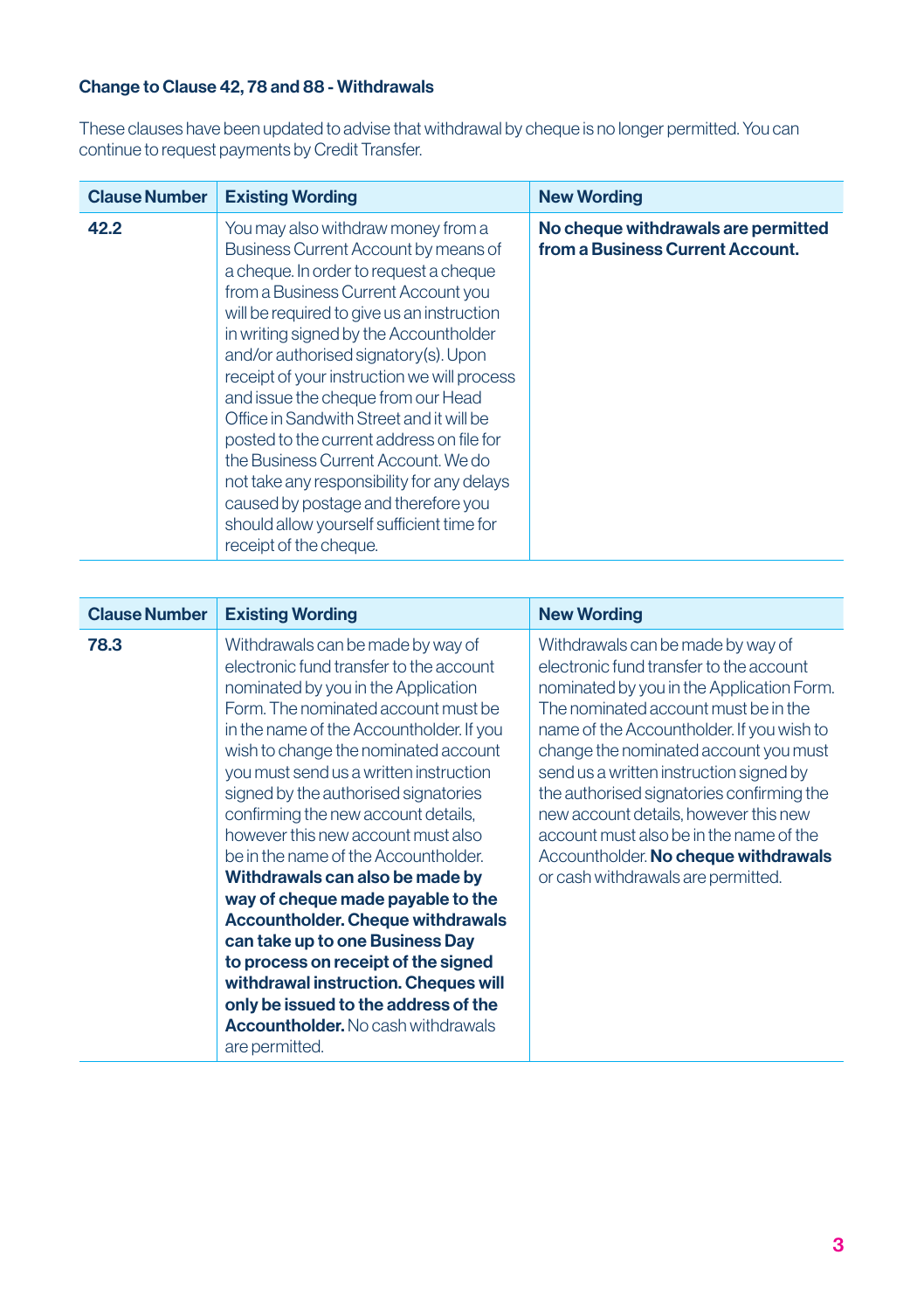| <b>Clause Number</b> | <b>Existing Wording</b>                                                                                                                                                                                                                                                                                                                     | <b>New Wording</b>                                                                                                                 |
|----------------------|---------------------------------------------------------------------------------------------------------------------------------------------------------------------------------------------------------------------------------------------------------------------------------------------------------------------------------------------|------------------------------------------------------------------------------------------------------------------------------------|
| 88.4                 | Withdrawals can also be made by way<br>of electronic fund transfer or by cheque<br>withdrawals. Cheque withdrawals<br>can take up to one Business Day<br>to process on receipt of the signed<br>withdrawal instruction. Cheques will<br>only be issued to the address of the<br><b>Accountholder.</b> No cash withdrawals<br>are permitted. | Withdrawals can also be made by way<br>of electronic fund transfer. No cash<br>withdrawals or cheque withdrawals are<br>permitted. |

#### Change to Clause 77 - Interest

We have updated the Notice Period clause, in relation to interest rate changes, to advise you that we will provide you with 60 days notice by text, email, letter or through our Digital Services.

| <b>Clause Number</b> | <b>Existing Wording</b>                                                                                                                                                                                                                                                                                                                                                                                                         | <b>New Wording</b>                                                                                                                                                                                                                                                                                                                                                                                                                                                                                                                         |
|----------------------|---------------------------------------------------------------------------------------------------------------------------------------------------------------------------------------------------------------------------------------------------------------------------------------------------------------------------------------------------------------------------------------------------------------------------------|--------------------------------------------------------------------------------------------------------------------------------------------------------------------------------------------------------------------------------------------------------------------------------------------------------------------------------------------------------------------------------------------------------------------------------------------------------------------------------------------------------------------------------------------|
| 77.4                 | We reserve the right, at all times to vary<br>any and all variable rates of interest<br>(including introducing and applying<br>negative rates of interest), by giving you<br>10 days' notice by whatever means<br>that we, at our discretion, deem<br>appropriate save where the variation is<br>to your benefit in which circumstances we<br>may implement such variation as soon as<br>practicable and notify you thereafter. | We reserve the right, at all times to vary<br>any and all variable rates of interest<br>(including introducing and applying<br>negative rates of interest), by giving 60<br>days notice to you. We may notify<br>you of such variation by any means<br>permitted by law or regulation and<br>available to us at that time including<br>by text, email, letter or through our<br><b>Digital Services.</b><br>Where the variation is to your benefit we<br>may implement such variation as soon as<br>practicable and notify you thereafter. |
| 77.7                 | Positive Interest may be subject to Deposit<br>Interest Retention Tax or 'DIRT' where<br>appropriate. Please refer to Clause<br>13.                                                                                                                                                                                                                                                                                             | Positive Interest may be subject to<br>Deposit Interest Retention Tax or 'DIRT'<br>where appropriate. Please refer to<br>Clause 14                                                                                                                                                                                                                                                                                                                                                                                                         |

#### Change to Part H - Client Accounts

We have added a new clause in relation to not being permitted to opening an additional Client Account if you already hold one or more Client Account (s).

|      | Clause Number   Existing Wording | New Wording                                                                                                              |
|------|----------------------------------|--------------------------------------------------------------------------------------------------------------------------|
| 83.8 | New Clause                       | If you already hold one or more Client<br>Account(s), you are not permitted to<br>open any additional Client Account(s). |